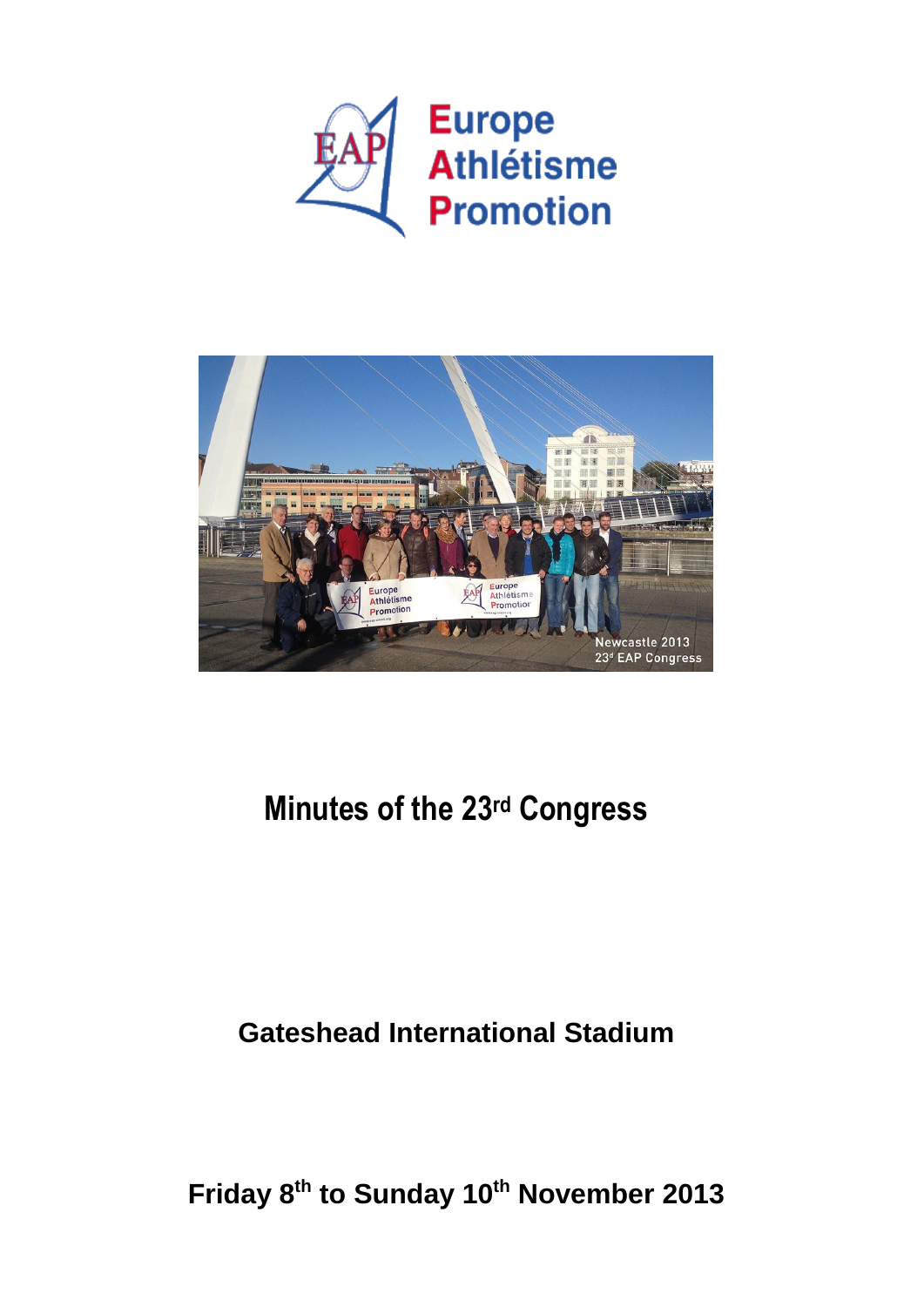

## **Minutes of the 23rd Congress**

#### **Gateshead 9th November 2013**

#### **Contents**

- 1. Welcome from the Organiser
- 2. Opening speech by EAP Presindent
- 3. Attendees (and apologies)
- 4. Minutes of 22nd Congress in Namur 2012
- 5. Presentation from new applicants
	- i. Kingston upon Hull Festival of Athletics
	- ii. Novi Sad Open
	- iii. VIII Meeting Internacional Cidade De Leiria
	- iv. Gateshead Jumps Fest
- 6. Confirm 2014 Calendar
- 7. Vinco Sport (VS) Presentation by Matt Quine
- 8. Overview of 2013 Rules/Regulations
- 9. Financial report by the EAP treasurer, Christian Halloy
- 10. 2013 statistical review
- 11. Future Congress Dates
- 12. 2014 EAP Observers
- 13. Official Photograph & Exchange of Gifts
- 14. Departure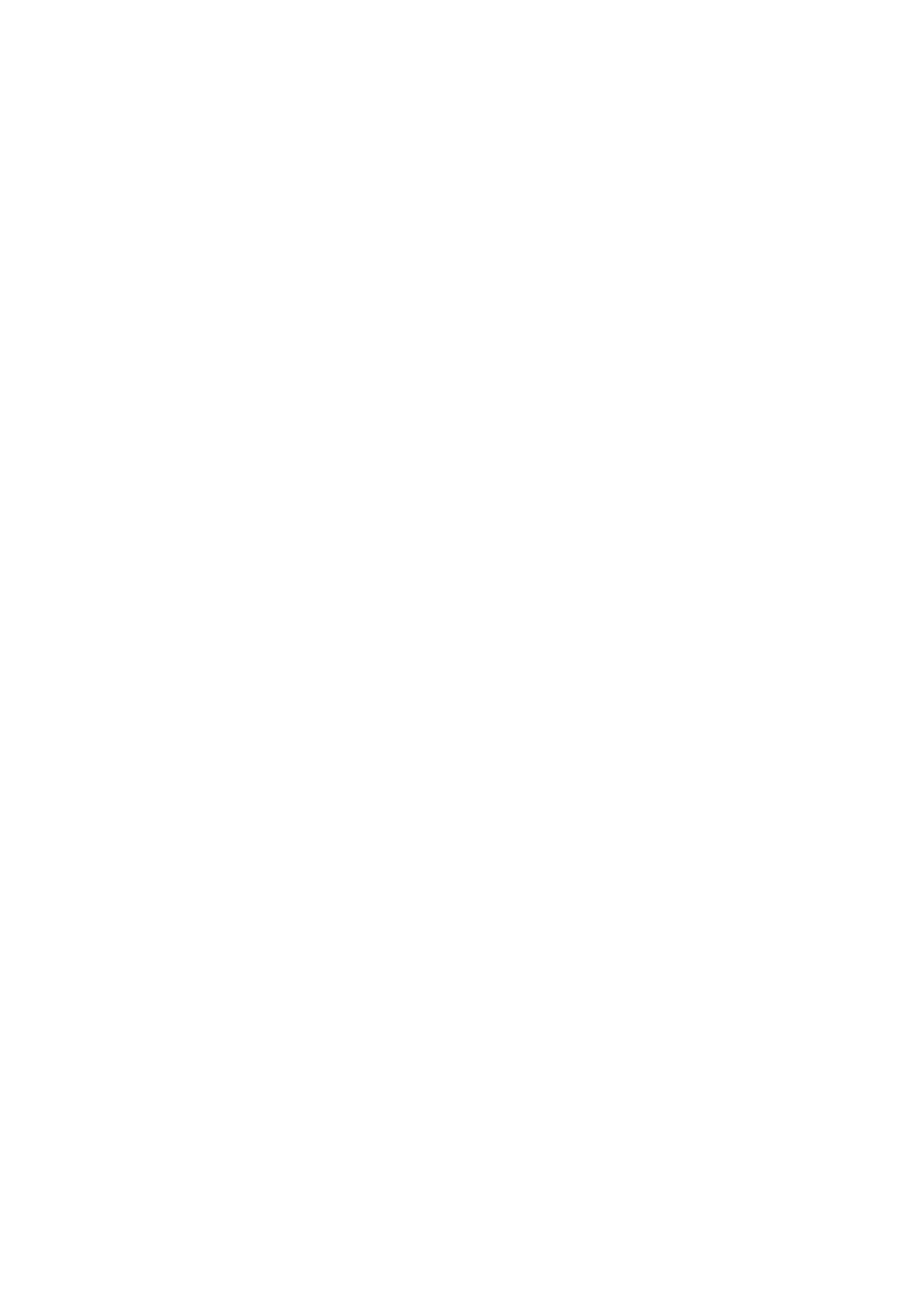

### **Minutes of the 23rd Congress**

#### **Gateshead 9th November 2013**

- 1. **Welcome from Organiser** Richard Hunter (Hexham) welcomed all delegates to the Congress at Gateshead International Stadium. Pointing out that the stadium is a World Class facility having hosted the 2013 European Team Championships. He also welcomed new delegates tom their first congress.
- 2. **Opening Speech** Noël Levêque, EAP President
- 3. The following meetings confirmed their attendance at the Congress and three (3) members were recorded as not being present (Chambery, Cagne-sar-Mar, Aoista)

| <b>Meeting</b>  | <b>Name</b>                  |
|-----------------|------------------------------|
| Donnas          | <b>Hermes Perotto</b>        |
|                 | <b>Critiue Ratto</b>         |
| Biella          | Lodovico Meliga              |
|                 | Luciana Sosaro               |
| Leiria          | <b>Daniel Perfira</b>        |
|                 | Paulo Reis                   |
| <b>Budapest</b> | Timea Teglassy               |
|                 | <b>Sator Topelo</b>          |
|                 | Peter Vorompani              |
|                 | Eliza Balazs                 |
| Namur           | Christian Halloy (Treasurer) |
| Novi Sad        | <b>Milos Petrovic</b>        |
| Loughborough    | <b>Nick Dakin</b>            |
| <b>Nivelles</b> | <b>Michelle Smeets</b>       |
|                 | Noel Levêque (President)     |
| Geneva          | Pablo Cassana                |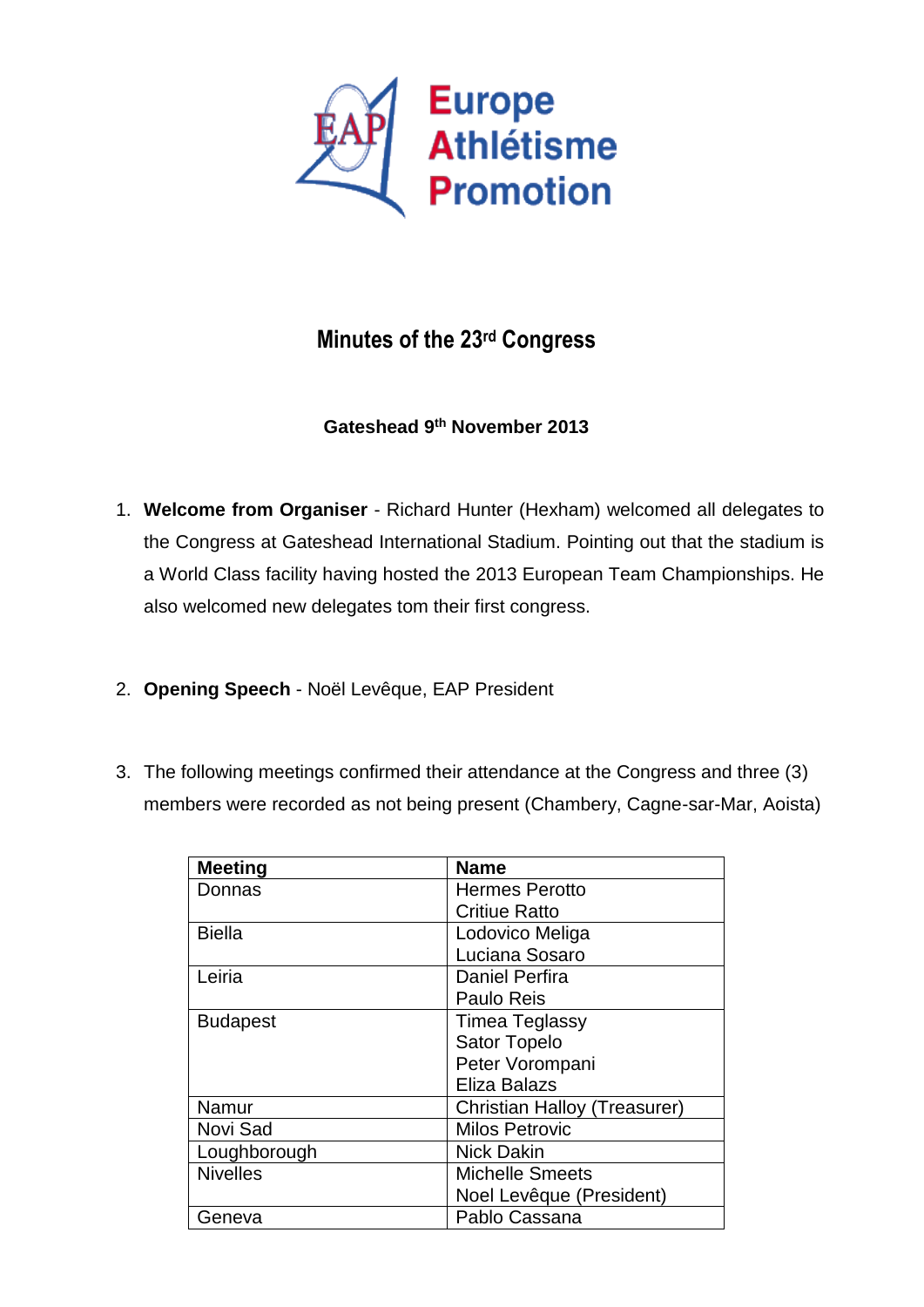| Celle Ligre                | Giorgio Remudod       |
|----------------------------|-----------------------|
| Palafrugell                | Josep Massa           |
| Pavia                      | Antonio               |
| Amsterdam                  | Amelie                |
| <b>Bilboa</b>              | Alfonso Echavove      |
| Riga/Kulgida Katherine Cup | leva Zunda            |
|                            | leva Blusina          |
| Hull                       | John Brant            |
| Hexham                     | <b>Richard Hunter</b> |

#### **4. Minutes of 22nd Congress in Namur 2012**

It was mentioned that there had been difficulty with the minutes from last years Congress and they were not made available earlier. They have not been circulated to members but can be seen on the EAP website.

Vote to accept minutes as correct – 12 votes to accept / 4 abstentions

Minutes are available at [http://www.eap-circuit.org/rubrique.php3?id\\_rubrique=26](http://www.eap-circuit.org/rubrique.php3?id_rubrique=26)

#### **5. Membership**

Four new meetings had applied to be part of the European Athletics Promotions Circuit in 2014.

There was also interest from an indoor meeting in Ireland (Athlone) but they did not confirm their attendance at the Congress.

#### **Presentations were made by each applicant.**

- **a. Hull Athletics Festival Day – UK (John Brant)**
	- i. **Date of the meeting: 17 May 2014** Details on presentation, the meeting has support from the local City Council. Hull was applying to be "City of Culture" and there are good links with Europe through Humberside Airport. The meeting would cater for a wide range of events for men and women including young athletes (EAP Future). Biella asked if it is open to foreign young athletes. John Brant confirmed that the meeting was open to young athletes from the EAP. The meeting would be promoted on EAP and they look forward to EAP members attending in 2014.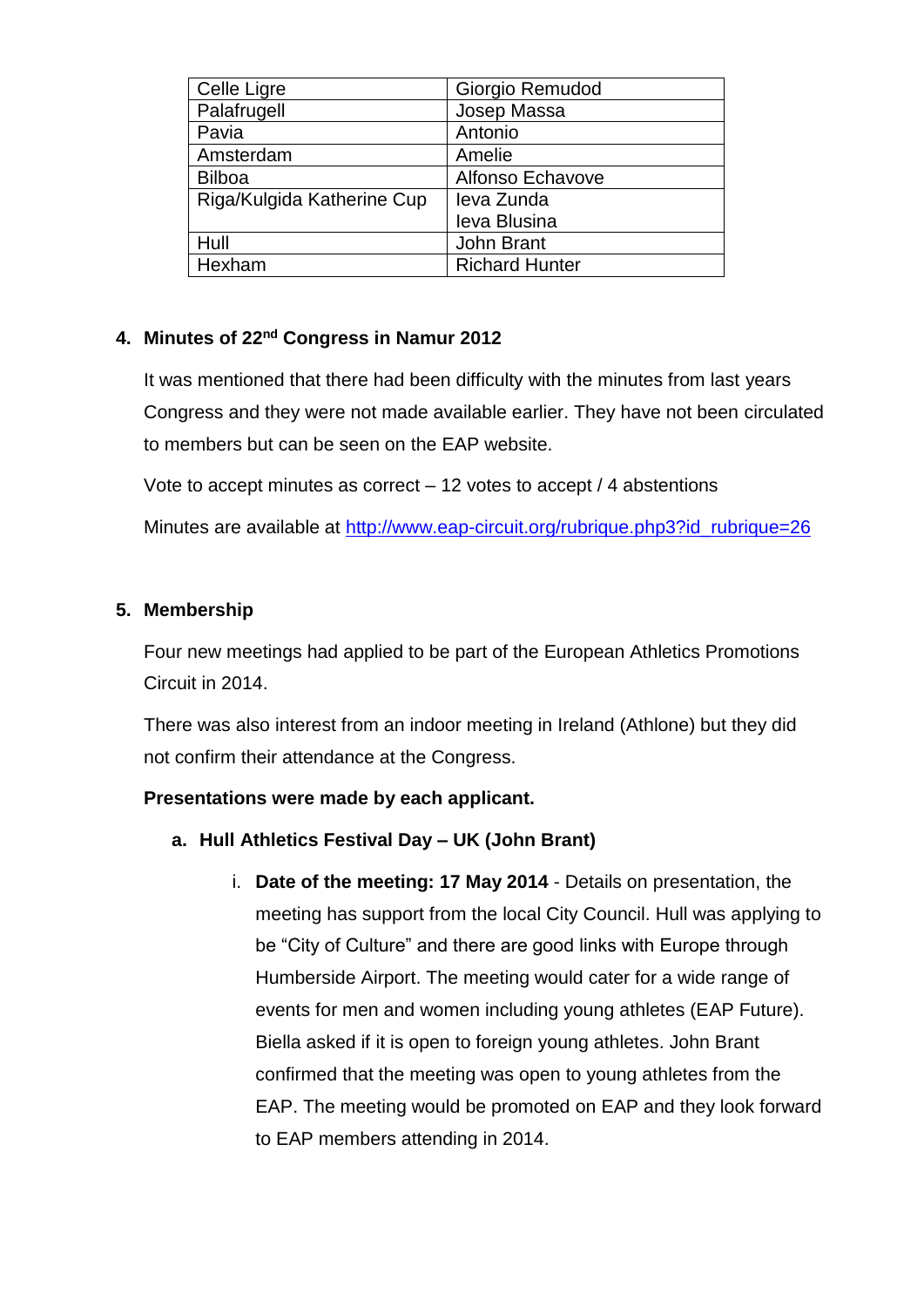#### **b. VIII Meeting Internacional Cidade De Leiria" – POR (Paulo Reis)**

- i. Questions concerning the small budget were asked. The budget is small and priority is for EAP members. The presentation highlighted the quality of the stadium and its record for hosting European Team Championships and European Winter Throws Meeting.
- ii. Date proposed  $-7<sup>th</sup>$  June 2014

#### **c. Novi Sad Open – SER (Milos)**

The presentation was given and the by Milos Petrovic as a representative of the Novi Sad Meeting - Athletic Club "Vojvodina"

- i. Date of meeting July 2014
- ii. Budget (€60k), transport links (80km from Belgrade), accommodation and stadium facilities were provided in the presentation.

#### **d. Amsterdam Open**

- i. Gave a presentation about the changes at the Amsterdam meeting and the relationship with the Flame Games. The Flame Games being organised and funded by the City of Amsterdam.
- ii. Some changes but the programme stays the same between 2-3 hours
- iii. There will be an additional Youth Programme earlier in the day.

#### **e. Gateshead Indoor Jumps Festival**

- i. The presentation made by Richard Hunter on behalf of the organisers gave an outline of the indoor meeting with its programme of jumping events to be staged indoors at Gateshead on 15<sup>th</sup> March 2014.
- ii. The budget was small and it was proposed that EAP members would have priority in 2014.
- **f. Vote in accepting the new meetings into the EAP Circuit**

Hull 16 Votes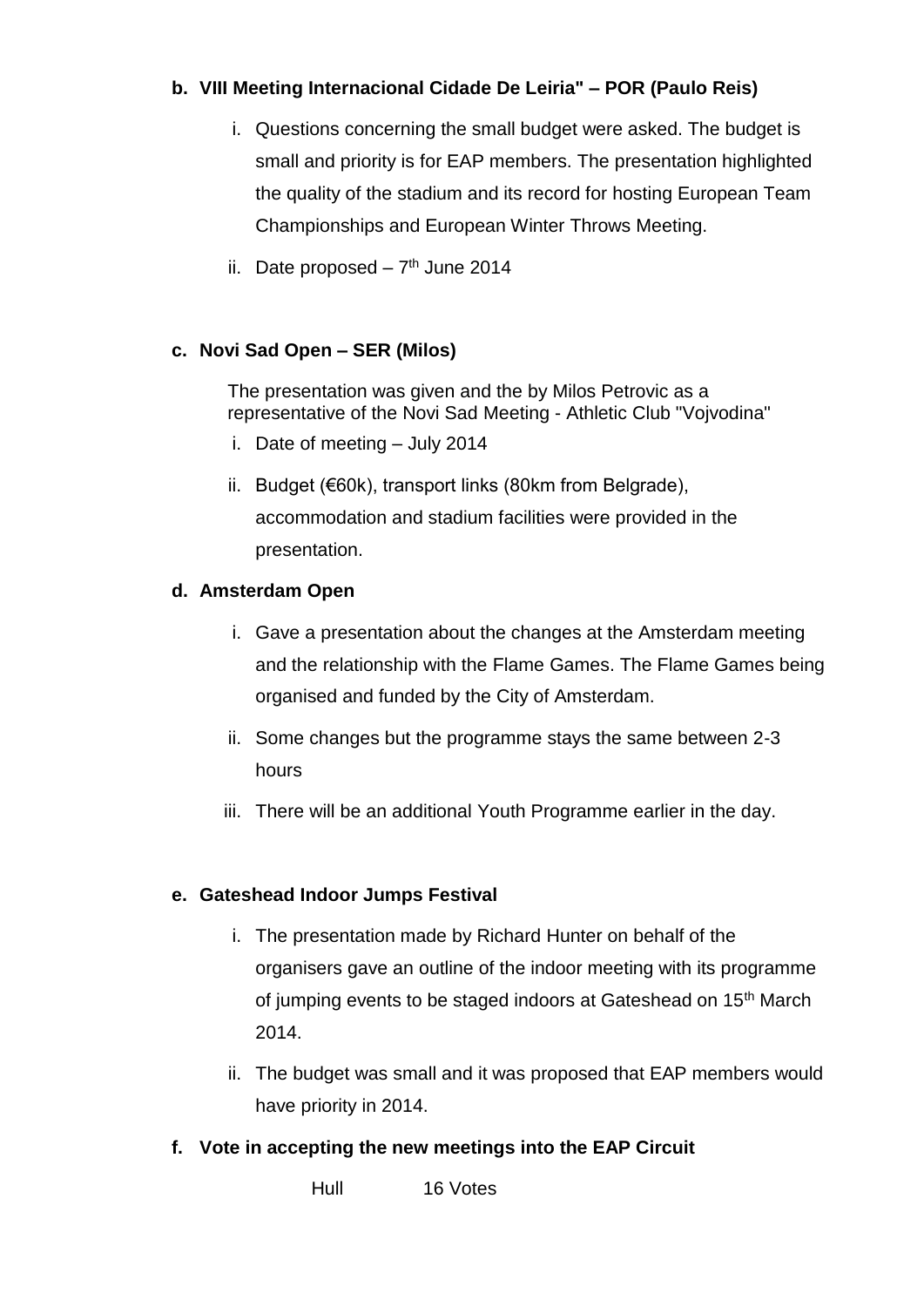| Leila     | 16 Votes |
|-----------|----------|
| Novi Sad  | 16 Votes |
| Gateshead | 15 Votes |

#### **g. Existing Members**

- **i. Cagne-sur-Mar** As there was no communication from Cagne-sur-Mar and they did not attend the Congress, there was a vote to expel the meeting from the EAP.
- **ii.** The vote to expel was 12 votes in favour with 4 abstentions.

#### 6. **Confirm 2014 Calendar**

- a. The following dates were provisionally agreed subject to some members having to get their dates confirmed by their National Federation.
- b. PC updated the website page
- c. Members were invited to inform the EAP if they wanted to promote other events that fellow EAP members would possibly be interested in. Finalization of the *event by event*'s grid of each meeting

| <b>2014 Date</b> | <b>Meeting</b>               |
|------------------|------------------------------|
| 15/3             | Gateshead Indoors Jumps Fest |
| 31/3             | Parafrugell                  |
| 4/5              | Pavia                        |
| 17/5             | Hull                         |
| 28/5             | Namur                        |
| 29/5             | <b>Riga</b>                  |
| $31/5 - 1/6$     | Hexham                       |
| 7/6              | Leiria                       |
| 14/6             | Geneva                       |
| 15/6             | <b>Budapest</b>              |
| 21/6             | <b>Bilbao</b>                |
| 26/6             | Celle                        |
| 28/6             | <b>Nivelles</b>              |
| 6/7              | Chambery                     |
| $12 - 19/7$      | Novi Sad                     |
| 13/7             | Donnas                       |
| 19/7             | Loughborough                 |
| 20/7             | Aosta                        |
| 23/8             | Amsterdam                    |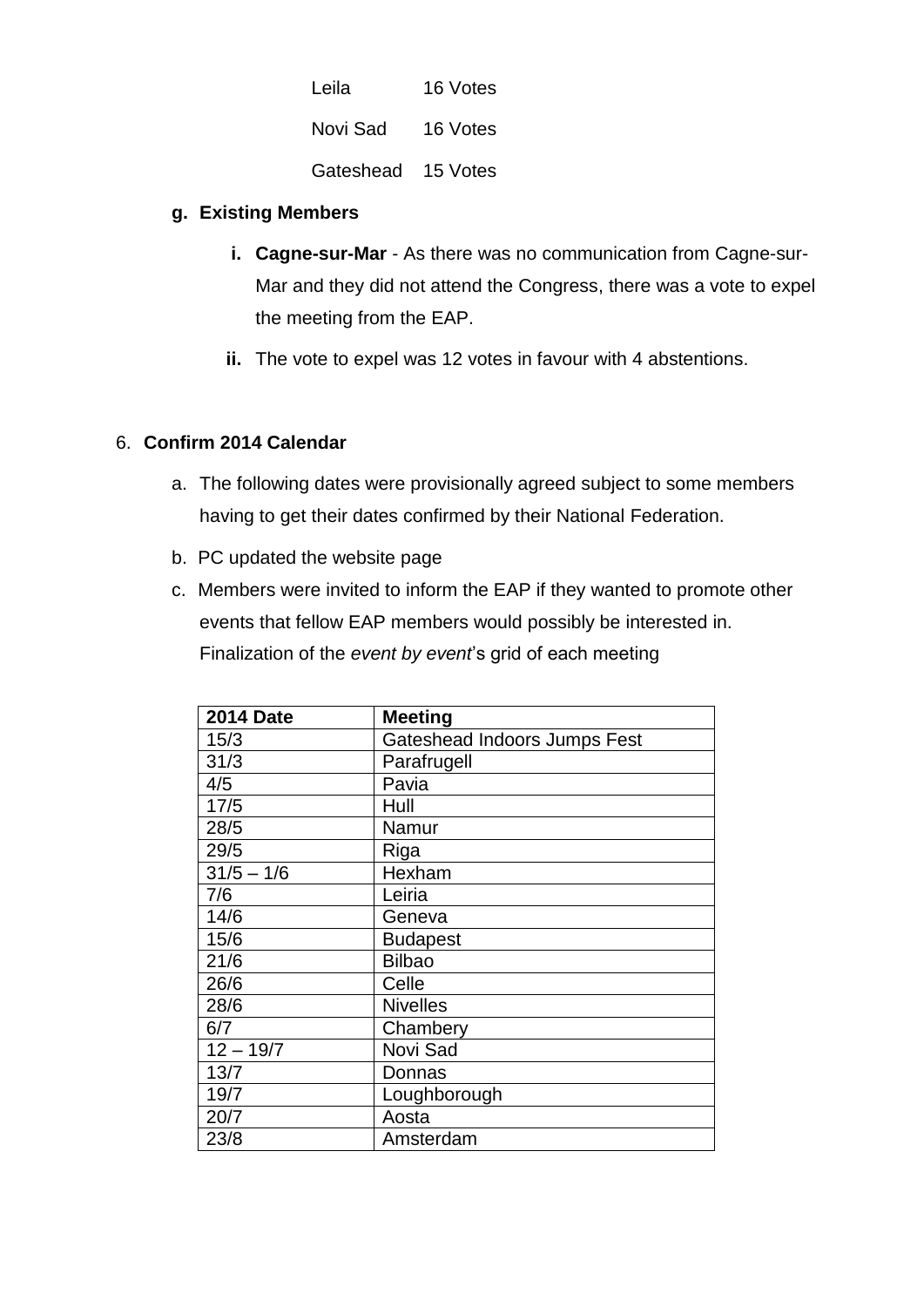#### **LUNCH BREAK**

#### **7. Vinco Sport (VS) -** Presentation by Matt Quine

- a. Matt gave a presentation on how VS can provide internet based TV coverage of meetings<http://www.vincosport.com/>
- b. Fee to EAP as an organisation was proposed (€1000)
- c. Travel & Accommodation would be responsibility of each meeting
- d. Proposal that VS attend 10 meetings
- e. It was agreed that up to 10 meetings could be covered by €1000 Fee
- f. An additional cost for more meetings if required would be necessary.
- g. There were no objections to the proposal to pay for this service. Vote for: 16 votes

#### **8. Overview of 2013 – Rules/Regulations**

A problem with sending emails to all members to confirm the meeting is taking place – not all meetings sent information to all members re. meeting

Kuldiga – late info about this meeting. Kuldiga said they had filled all of the places and used their budget without sending the information 1 month before the meeting.

Pavia – no invitation was send out.

Meetings were asked to confirm the date/meeting 2 months to invite athletes/EAP members

1 month before the meeting - Confirm athletes places in the meeting This procedure (see EAP Rules) must be followed in future.

9. **Financial report by the EAP treasurer, Christian Halloy.** 

Income from 2013 membership fees

EAP membership fee €185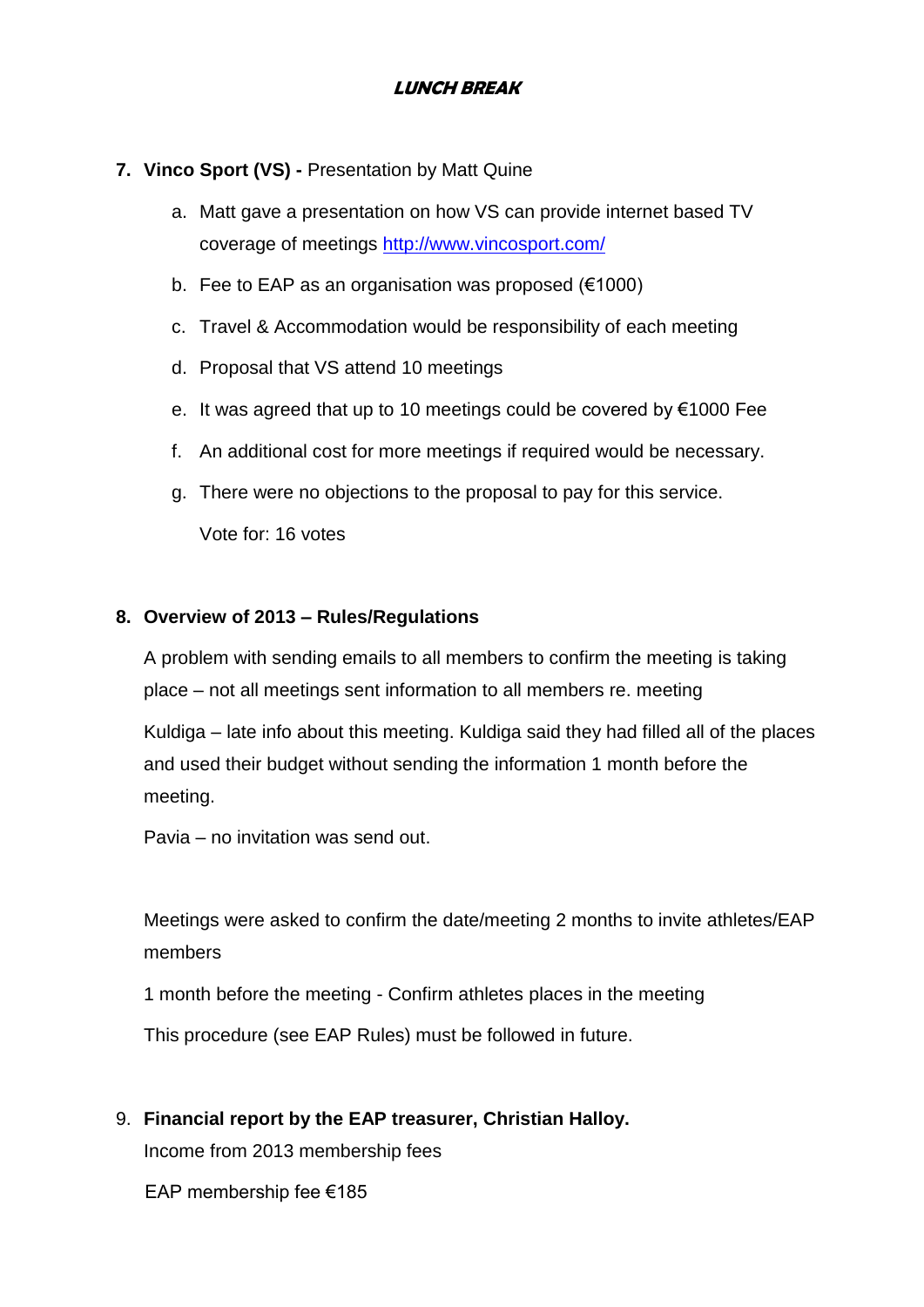#### **Registration Fee:**

- a. Discussion regarding members with 2 meetings should they pay 100 euros to add 2nd meeting or are they an existing member. Riga agreed to pay for 2 meetings
- b. Gateshead Meeting (organised by Team Decathlon) has paid 2 registration fees.

#### 10. **2013 statistical review**

Josep Massa gave his presentation and highlighted the fact that standards have declined over time (see statistical data)

The new and old systems were presented so that the standards could be observed and compared.

#### **11. Future Congress Dates**

The future hosts of the annual Congress of the EAP was discussed and it was agreed that the following members would host the Congress in 2017 and 2018.

| <b>2018</b> 2-4 Nov. | 28th EAP Congress, Novi Sad (SER)  |
|----------------------|------------------------------------|
| 2017 3-5 Nov.        | 27th EAP Congress, Budapest (HUN)  |
| 2016 4-6 Nov.        | 26th EAP Congress, Nivelles (BEL)  |
| 2015 6-8 Nov.        | 25th EAP Congress, Amsterdam (NED) |
| 2014 7-9 Nov.        | 24th EAP Congress, Biella (ITA)    |

#### **12. 2014 EAP Observers**

As in previous years, it was agreed that Obversers would attend meetings and be given accreditation to observe and make a report on the meetings they attend. The host meeting should provide accommodation and meals to the observer and the observers for 2014 meetings were agreed as follows: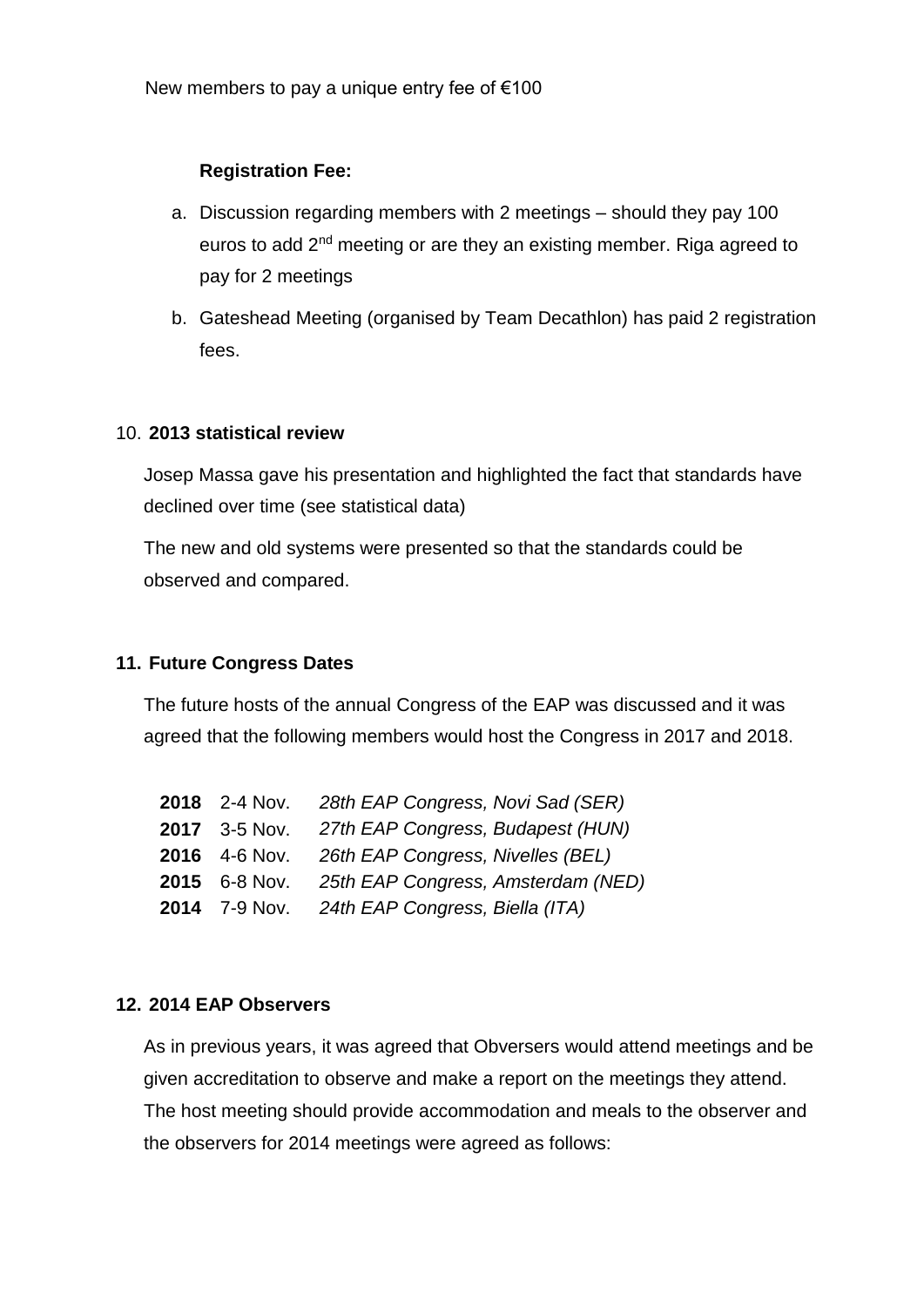| <b>Meeting</b>  | <b>Observer</b>                 |
|-----------------|---------------------------------|
| Kuldiga         | Celle Ligure or Hexham          |
| Gateshead       | Geneva                          |
| Pavia           | Celle Ligure                    |
| Hull            | Hexham                          |
| Naumr           | <b>Nivelles</b>                 |
| Riga            | Leivia                          |
| Palafrugell     | <b>Bilbao</b>                   |
| Leivia          | Hexham                          |
| Geneva          | <b>Budapest or Loughborough</b> |
| <b>Budapest</b> | Amsterdam                       |
| Hexham          | <b>Bilbao</b>                   |
| Celle Ligure    | Riga                            |
| <b>Biella</b>   | Donnas                          |
| <b>Nivelles</b> | Namur                           |
| <b>Bilbao</b>   | Amsterdam                       |
| Chambery        | Loughborough                    |
| Donnas          | <b>Biella</b>                   |
| Aosta           | Donnas                          |
| Loughborough    | Pavia                           |
| Novi Sad        | Geneva                          |
| Amsterdam       | Namur                           |

#### **13.Official Photograph & Exchange of Gifts**

- a. Group Photo was taken on Sunday morning at the Baltic Square, **Gateshead**
- b. Gifts were exchanged

#### **14.Departure**

a. All delegates departed in Sunday and we wished them a safe trip. We look forward to seeing all our colleagues again at EAP meetings in 2014.